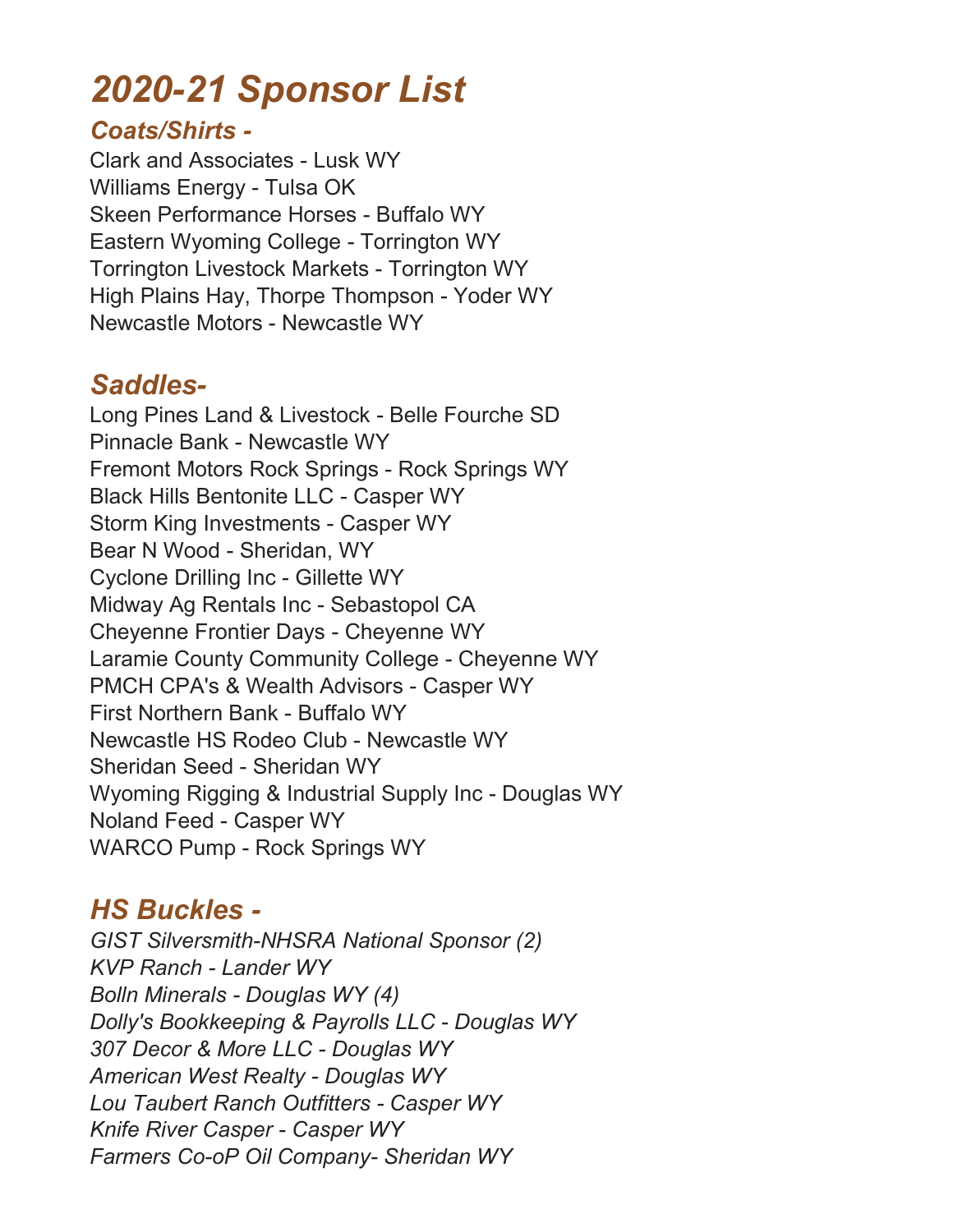Two Rainbows Home Care LLC - Douglas WY Sheridan Neurology PC - Sheridan WY Four Aces Fabrication - Sundance WY First Northern Bank - Sheridan WY Sheridan Brake & Alignment - Sheridan WY C & K Equipment Sales Inc - Sheridan WY Western Transport LLC - Sheridan WY Noland Feed - Casper WY Pope Construction - Casper WY Moss Saddles Boots & Tack Inc - Casper WY Brandon & Amy Wilson - Jackson WY (3) Asay Animal Health - Worland WY H D/ High Island Ranch - Thermopolis WY Karst Industries - Casper WY Z & W Mill - Torrington WY V Ranch Intermountain Roofing - Jackson WY (2) Goven/Thar's Farm & Ranch Supply - Gillette WY (4) Fabrication Ranch - Gillette WY Mitch & Dixie Maycock - Gillette WY Hayden Ranch (Ryan & Connie) - Gillette WY 'In Loving Memory of Tyler Lane' Gaelen & Susan Lane-Huntley NE Lane Bucking Bulls & B Arrow Livestock - Huntley NE

### JH Buckles/Awards-

GIST Silversmith-NHSRA National Sponsor (2) Williams Energy - Tulsa OK Farm Credit Services of America - Kearney NE SS Land LLC - Douglas WY Rourke Ranch Trucking LLC - Casper WY Rodeo Rigs LLC - Hammond MT Rockies Resources LLC Coolhorse Marketing - Amarillo TX Pro Earth Animal Health - Aurora SD Burt Reno - Gillette WY Ty Thompson - Lusk WY